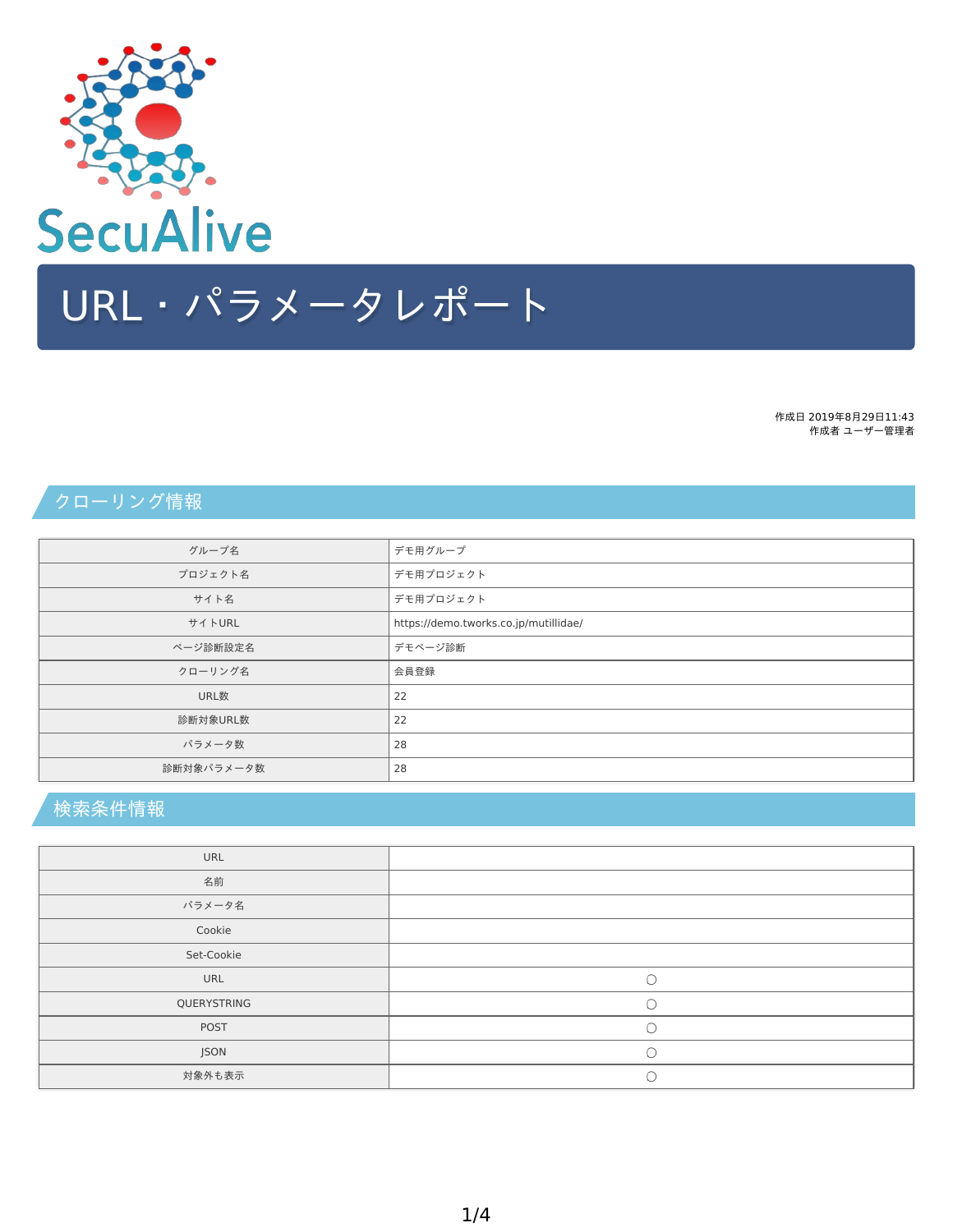## URL・パラメータ一覧

|                |                     |             | 名前                                                                                                                                                             | <b>URL</b><br>データ/その他設定                                                                  | タイプ       | $- F$  | タイム                 |
|----------------|---------------------|-------------|----------------------------------------------------------------------------------------------------------------------------------------------------------------|------------------------------------------------------------------------------------------|-----------|--------|---------------------|
| No             | メソッド<br>対象<br>位置    |             |                                                                                                                                                                |                                                                                          |           | Secure | <b>Http</b><br>Only |
| $\mathbf{1}$   | $\circ$             | <b>GET</b>  | トップページ<br>https://demo.tworks.co.jp/mutillidae/                                                                                                                |                                                                                          |           | 200    | 0.083               |
| $\overline{2}$ | $\bigcirc$          | <b>GET</b>  | 自動送信<br>https://demo.tworks.co.jp/mutillidae/index.php?page=home.php&popUpNotificationCode=HPH0                                                                |                                                                                          |           | 200    | 0.042               |
| 1              | O                   | QUERYSTRING | page<br>home.php                                                                                                                                               |                                                                                          |           |        |                     |
| 2              | $\circlearrowright$ | QUERYSTRING | popUpNotificationCode<br>HPH <sub>0</sub>                                                                                                                      |                                                                                          |           |        |                     |
| 3              | 0                   | <b>GET</b>  | ログインページ<br>https://demo.tworks.co.jp/mutillidae/index.php?page=login.php                                                                                       |                                                                                          |           | 200    | 0.026               |
| 1              | O                   | QUERYSTRING | login.php<br>page                                                                                                                                              |                                                                                          |           |        |                     |
| $\overline{4}$ | 0                   | <b>GET</b>  | ヒントの表示<br>https://demo.tworks.co.jp/mutillidae/index.php?do=toggle-hints&page=/opt/mutillidae/home.ph<br>p                                                     |                                                                                          |           | 302    | 0.023               |
| 1              | O                   | QUERYSTRING | do                                                                                                                                                             | toggle-hints                                                                             |           |        |                     |
| 2              | $\circlearrowright$ | QUERYSTRING | page                                                                                                                                                           | /opt/mutillidae/home.php                                                                 |           |        |                     |
| 5              | 0                   | <b>GET</b>  | データベースの初期化<br>https://demo.tworks.co.jp/mutillidae/set-up-database.php                                                                                         |                                                                                          |           | 200    | 0.557               |
| $6^{\circ}$    | $\circ$             | <b>GET</b>  | ブログの追加<br>https://demo.tworks.co.jp/mutillidae/?page=add-to-your-blog.php                                                                                      |                                                                                          |           | 200    | 0.033               |
| 1              | O                   | QUERYSTRING | page                                                                                                                                                           | add-to-your-blog.php                                                                     |           |        |                     |
| 7 <sup>1</sup> | 0                   | <b>GET</b>  | NuSOAP: ws-user-account<br>https://demo.tworks.co.jp/mutillidae/webservices/soap/ws-user-account.php                                                           |                                                                                          |           | 200    | 0.029               |
| 8              | $\circ$             | <b>GET</b>  | https://demo.tworks.co.jp/mutillidae/webservices/rest/ws-user-account.php                                                                                      |                                                                                          |           | 200    | 0.020               |
| 9 <sup>°</sup> | 0                   | <b>GET</b>  | https://demo.tworks.co.jp/mutillidae/index.php?page=document-viewer.php&PathToDocument=<br>documentation/how-to-access-Mutillidae-over-Virtual-Box-network.php |                                                                                          |           | 200    | 0.035               |
| 1              | O                   | QUERYSTRING | page                                                                                                                                                           | document-viewer.php                                                                      |           |        |                     |
| 2              | O                   | QUERYSTRING | PathToDocument                                                                                                                                                 | documentation/how-to-access-Mutillidae-over-Virtual-Box-ne<br>twork.php                  | url, path |        |                     |
| 10             | 0                   | <b>GET</b>  | https://demo.tworks.co.jp/mutillidae/index.php?page=view-user-privilege-level.php&iv=6bc24fc<br>1ab650b25b4114e93a98f1eba                                      |                                                                                          |           | 200    | 0.029               |
| 1              | O                   | QUERYSTRING | page                                                                                                                                                           | view-user-privilege-level.php                                                            |           |        |                     |
| 2              | Ο                   | QUERYSTRING | iv                                                                                                                                                             | 6bc24fc1ab650b25b4114e93a98f1eba                                                         |           |        |                     |
| 11             | $\bigcirc$          | <b>GET</b>  | NuSOAP: commandinjwsdl<br>https://demo.tworks.co.jp/mutillidae/webservices/soap/ws-lookup-dns-record.php                                                       |                                                                                          |           | 200    | 0.017               |
| 12             | $\bigcirc$          | <b>GET</b>  | https://demo.tworks.co.jp/mutillidae/index.php?page=styling-frame.php&page-to-frame=styling.<br>php?page-title=Styling+with+Mutillidae                         |                                                                                          |           | 200    | 0.038               |
| 1              | O                   | QUERYSTRING | page                                                                                                                                                           | styling-frame.php                                                                        |           |        |                     |
| 2              | $\bigcirc$          | QUERYSTRING | page-to-frame                                                                                                                                                  | styling.php?page-title=Styling+with+Mutillidae                                           |           |        |                     |
| 13             | $\circ$             | <b>GET</b>  | ymous                                                                                                                                                          | https://demo.tworks.co.jp/mutillidae/index.php?page=password-generator.php&username=anon |           | 200    | 0.027               |
| 1              | O                   | QUERYSTRING | page                                                                                                                                                           | password-generator.php                                                                   |           |        |                     |
| 2              | $\circlearrowright$ | QUERYSTRING | username                                                                                                                                                       | anonymous                                                                                |           |        |                     |
| 14             | $\circ$             | <b>GET</b>  | Framer<br>https://demo.tworks.co.jp/mutillidae/framer.html                                                                                                     |                                                                                          |           | 200    | 0.013               |
| 15             | $\bigcirc$          | <b>GET</b>  | https://demo.tworks.co.jp/mutillidae/index.php                                                                                                                 |                                                                                          |           | 200    | 0.028               |
| 16             | $\circ$             | <b>GET</b>  | NuSOAP: hellowsdl<br>https://demo.tworks.co.jp/mutillidae/webservices/soap/ws-hello-world.php                                                                  |                                                                                          |           | 200    | 0.028               |
| 17             | $\circ$             | <b>GET</b>  | Set Up Apache Virtual Hosts<br>https://demo.tworks.co.jp/mutillidae/hints-page-wrapper.php?level1HintlncludeFile=61                                            |                                                                                          |           | 200    | 0.022               |
| 1              | O                   | QUERYSTRING | level1HintIncludeFile                                                                                                                                          | 61                                                                                       | 数值 file   |        |                     |
| 18             | $\circ$             | <b>GET</b>  | https://demo.tworks.co.jp/mutillidae/includes/pop-up-help-context-generator.php?pagename=/o<br>pt/mutillidae/home.php                                          |                                                                                          |           | 200    | 0.030               |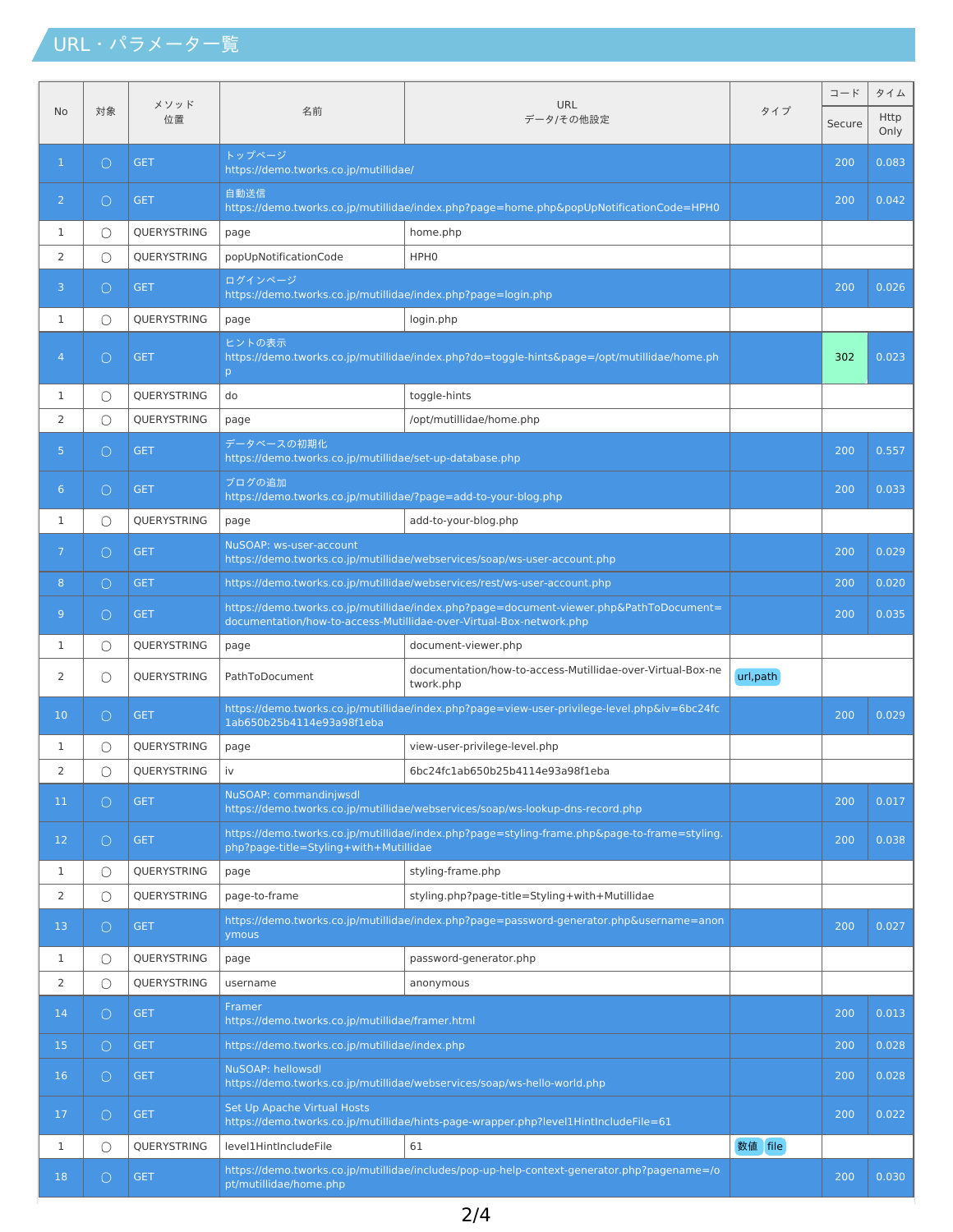| 1            | O          | <b>OUERYSTRING</b> | pagename                                                                                  | /opt/mutillidae/home.php                                                 |           |     |       |
|--------------|------------|--------------------|-------------------------------------------------------------------------------------------|--------------------------------------------------------------------------|-----------|-----|-------|
| 19           | $\bigcirc$ | <b>POST</b>        | https://demo.tworks.co.jp/mutillidae/index.php?page=login.php                             |                                                                          |           | 200 | 0.035 |
| 1            | O          | <b>OUERYSTRING</b> | page                                                                                      | login.php                                                                |           |     |       |
| 2            | O          | POST               | password                                                                                  |                                                                          | password  |     |       |
| 3            | O          | POST               | login-php-submit-button                                                                   | Login                                                                    |           |     |       |
| 4            | O          | POST               | username                                                                                  |                                                                          |           |     |       |
| 20           | $\bigcirc$ | <b>POST</b>        |                                                                                           | https://demo.tworks.co.jp/mutillidae/index.php?page=add-to-your-blog.php |           | 200 | 0.043 |
| $\mathbf{1}$ | O          | <b>OUERYSTRING</b> | page                                                                                      | add-to-your-blog.php                                                     |           |     |       |
| 2            | O          | POST               | add-to-your-blog-php-submit-butt<br>on                                                    | Save+Blog+Entry                                                          |           |     |       |
| 3            | O          | POST               | blog entry                                                                                |                                                                          |           |     |       |
| 4            | O          | POST               | csrf-token                                                                                |                                                                          | token     |     |       |
| 21           | $\bigcirc$ | <b>GET</b>         | https://demo.tworks.co.jp/mutillidae/webservices/rest/ws-user-account.php?username=adrian |                                                                          |           | 200 | 0.031 |
| 1            | O          | QUERYSTRING        | username                                                                                  | adrian                                                                   |           |     |       |
| 22           | $\bigcirc$ | <b>POST</b>        | https://demo.tworks.co.jp/mutillidae/index.php                                            |                                                                          |           | 200 | 0.035 |
| 1            | O          | POST               | page                                                                                      | document-viewer.php                                                      |           |     |       |
| 2            | O          | POST               | PathToDocument                                                                            | documentation/how-to-access-Mutillidae-over-Virtual-Box-ne<br>twork.php  | url, path |     |       |
| 3            | D          | POST               | document-viewer-php-submit-but<br>ton                                                     | View+Document                                                            |           |     |       |